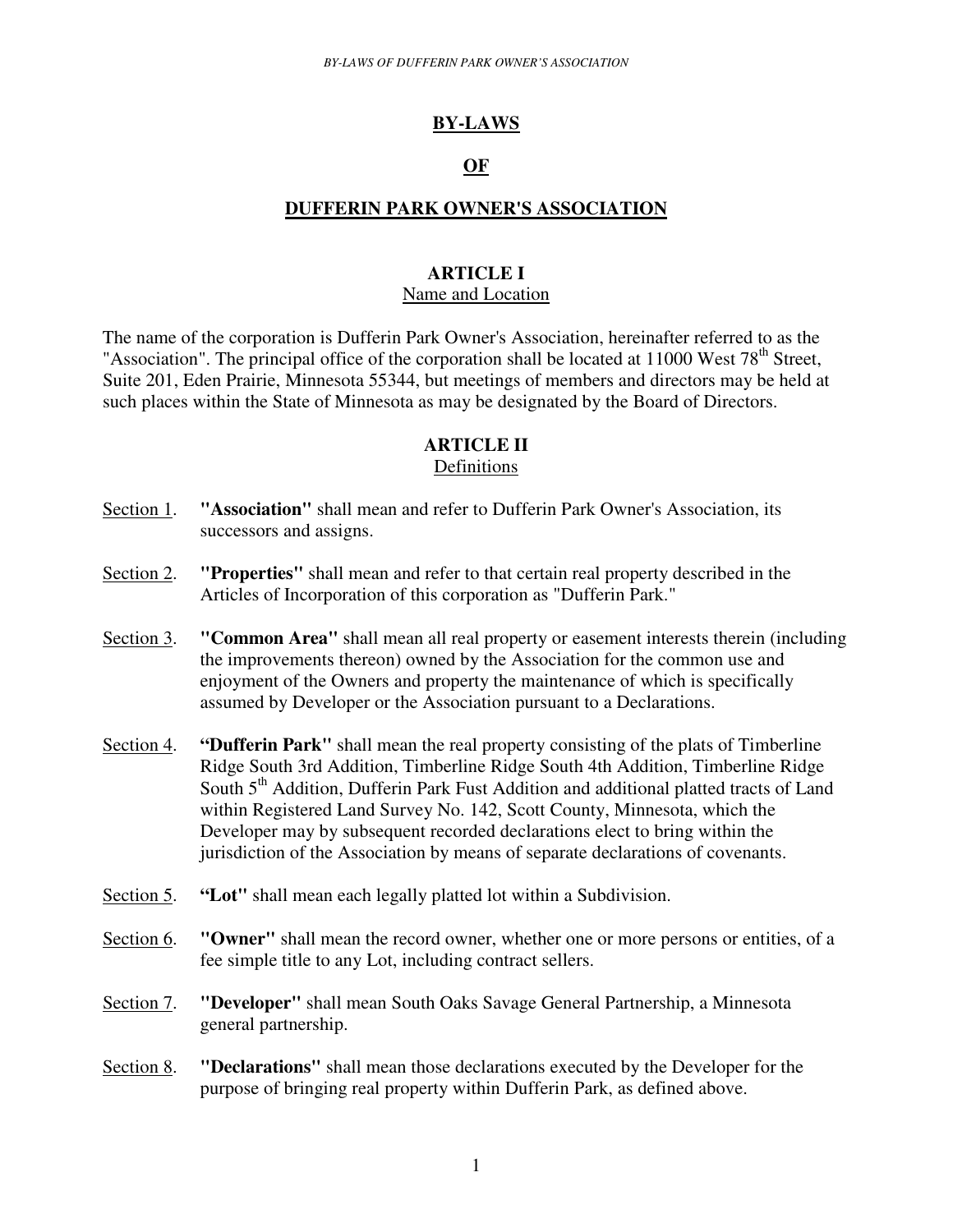Section 9. **"Member"** shall mean and refer to those persons entitled to membership as provided in the Articles of Incorporation.

## **ARTICLE III**

#### Meeting of Members

- Section 1. **Annual Meeting**. The first annual meeting of the members shall be held within one year from the date of incorporation of the Association, and each subsequent regular annual meeting of the members shall be held on the same day of the same month of each year thereafter, at the hour of 7:00 p.m. If the day for the annual meeting of the members is a legal holiday, the meeting will be held at the same hour on the first day following which is not a legal holiday.
- Section 2. **Special Meetings**. Special meetings of the members may be called at any time by the president or by the Board of Directors, or upon written request of the members who are entitled to vote one-fourth (1/4) of all of the votes of the Class A membership.
- Section 3. **Notice of Meetings**. Written notice of each meeting of the members shall be given by, or at the direction of, the secretary or person authorized to call the meeting, by mailing a copy of such notice, postage prepaid, at least 15 days before such meeting to each member entitled to vote thereat, addressed to the member's address last appearing on the books of the Association, or supplied by such member to the Association for the purpose of notice. Such notice shall specify the place, day and hour of the meeting, and, in the case of a special meeting, the purpose of the meeting.
- Section 4. **Quorum.** The presence at the meeting of members entitled to cast, or of proxies entitled to cast, one-tenth (1/10) of the votes of each class of membership shall constitute a quorum for any action except as otherwise provided in the Articles of Incorporation, the Declarations, or these By-laws. If however, such quorum shall not be present or represented at any meeting, the members entitled to vote thereat shall have power to adjourn the meeting from time to time, without notice other than announcement at the meeting, until a quorum as aforesaid shall be present or be represented.
- Section 5. **Proxies**. At all meetings of members, each member may vote in person or by proxy. All proxies shall be in writing and filed with the secretary. Every proxy shall be revocable and shall automatically cease upon conveyance by the member of his Lot.

### **ARTICLE IV**  Board of Directors: Selection: Term of Office

Section 1. **Number.** The affairs of this Association shall be managed by a Board of three (3) directors, who need not be members of the Association.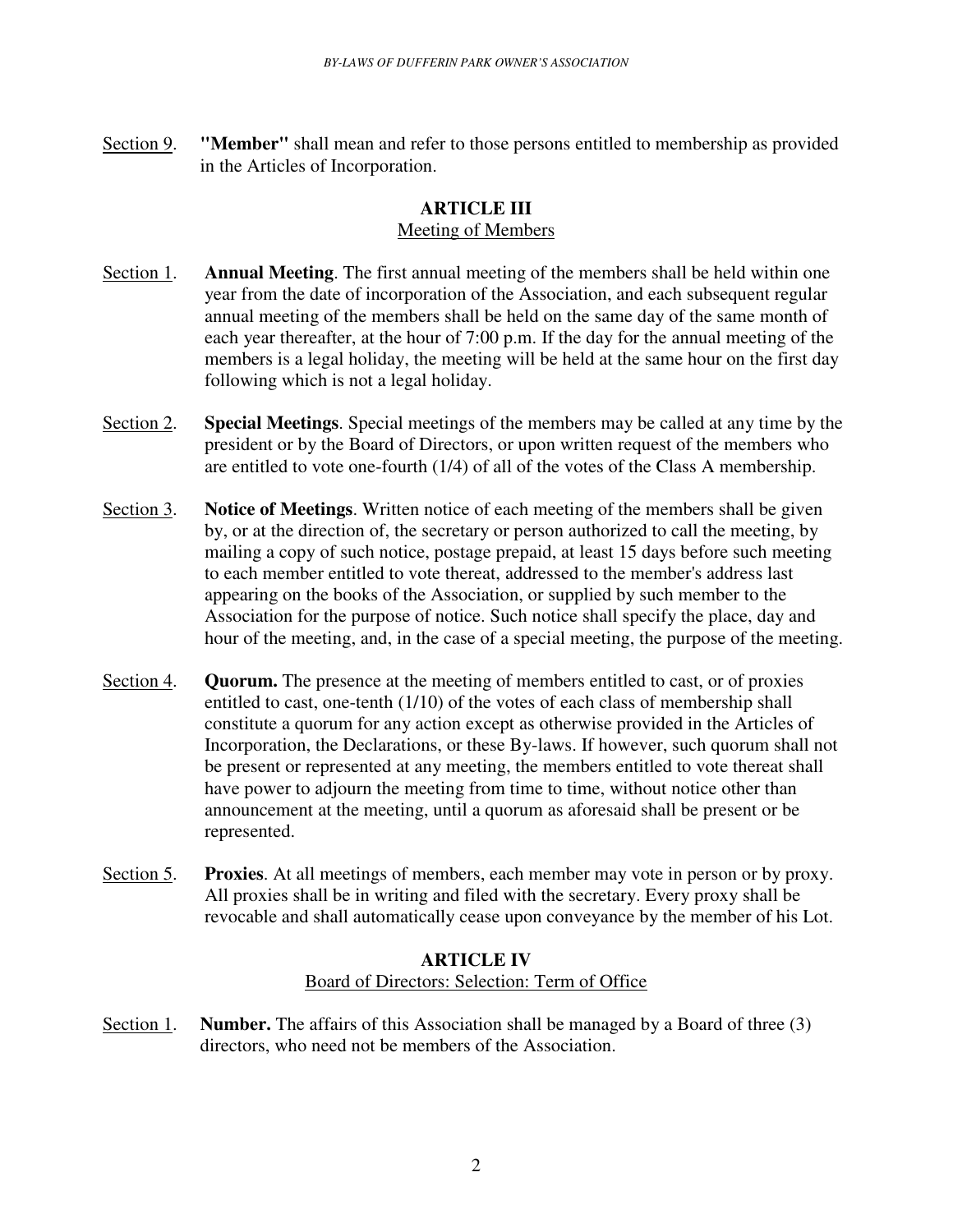- Section 2. **Term of Office**. At the first annual meeting the members shall elect one director for a term of one year, one director for a term of two years and one director for a-term of three years; and at each annual meeting thereafter the members shall elect one director for a term of three years.
- Section 3. **Removal.** Any director may be removed from the Board, with or without cause, by a majority vote of the members of the Association. In the event of death, resignation or removal of a director, his successor shall be selected by the remaining members of the Board and shall serve for the unexpired term of his predecessor.
- Section 4. **Compensation**. No director shall receive compensation for any service he may render to the Association. However, any director may be reimbursed for his actual expenses incurred in the performance of his duties.
- Section 5. **Action Taken Without a Meeting**. The directors shall have the right to take any action in the absence of a meeting which they could take at a meeting by obtaining the written approval of all the directors. Any action so approved shall have the same effect as though taken at a meeting of the directors.

## **ARTICLE V**  Nomination and Election of Directors

- Section 1. **Nomination**. Nomination for election to the Board of Directors shall be made by a Nominating Committee. Nominations may also be made from the floor at the annual meeting. The Nominating Committee shall consist of a Chairman, who shall be a member of the Board of Directors, and two or more members of the Association. The Nominating Committee shall be appointed by the Board of Directors prior to each annual meeting of the members, to serve from the close of such annual meeting until the close of the next annual meeting and such appointment shall be announced at each annual meeting. The Nominating Committee shall make as many nominations for election to the Board of Directors as it shall in its discretion determine, but not less than the number of vacancies that are to be filled. Such nominations may be made from among members or non-members.
- Section 2. **Election.** Section to the Board of Directors snail be by secret written ballot. At such election the members or their proxies may cast, in respect to each vacancy, as many votes as they are entitled to exercise under the provisions of the Articles. The persons receiving the largest number of votes shall be elected. Cumulative voting is not permitted.

## **ARTICLE VI**

#### Meeting of Directors

Section 1. **Regular Meetings**. Regular meetings of the Board of Directors shall be held on such dates and at such place and hour as may be fixed from time to time by resolution of the Board.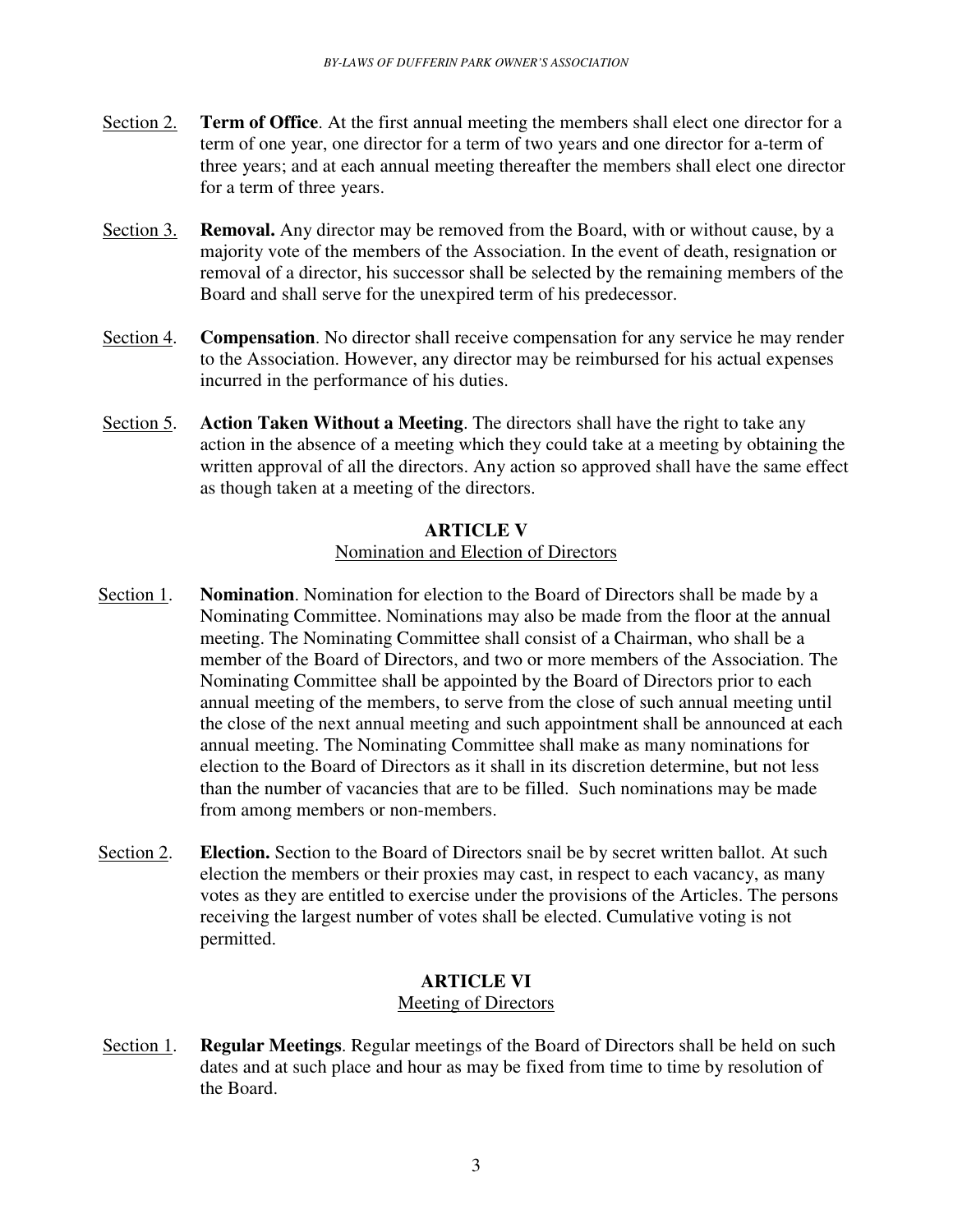- Section 2. **Special Meetings**. Special meetings of the Board of Directors shall be held when called by the president of the Association, or by any two directors, after not less than three (3) days notice to each director.
- Section 3. **Quorum**. A majority of the number of directors shall constitute a quorum for the transaction of business. Every act or decision done or made by a majority of the directors present at a duly held meeting at which a quorum is present shall be regarded as the act of the Board.

#### **ARTICLE VII**  Powers and Duties of the Board of Directors

Section 1. **Powers.** The Board of Directors shall have power to:

(a) adopt and publish rules and regulations governing the use of the Common Area, and facilities, and the personal conduct of the members and their guests thereon, and to establish penalties for the infraction thereof;

(b) suspend the voting rights and right to use of the recreational facilities of a member during any period in which such member shall be in default in the payment of any assessment levied by the Association. Such rights may also be suspended after notice and hearing, for a period not to exceed 60 days for infraction of published rules and regulations;

(c) exercise for the Association all powers, duties and authority vested in or delegated to this Association and not reserved to the membership by other provisions of these By-Laws, the Articles of Incorporation, or the Declarations;

(d) declare the office of a member of the Board of Directors to be vacant in the event such member shall be absent from three (3) consecutive regular meetings of the Board of Directors; and

(e) employ a manager, an independent contractor, or such other employees as they deem necessary, and to prescribe their duties.

Section 2. **Duties.** It shall be the duty of the Board of Directors to:

(a) cause to be kept a complete record of all its acts and corporate affairs and to present a statement thereof to the members at the annual meeting of the members, or at any special meeting when such statement is requested in writing by one-fourth (1/4) of the Class A members who are entitled to vote;

(b) supervise all officers, agents and employees of this Association, and to see that their duties are properly performed;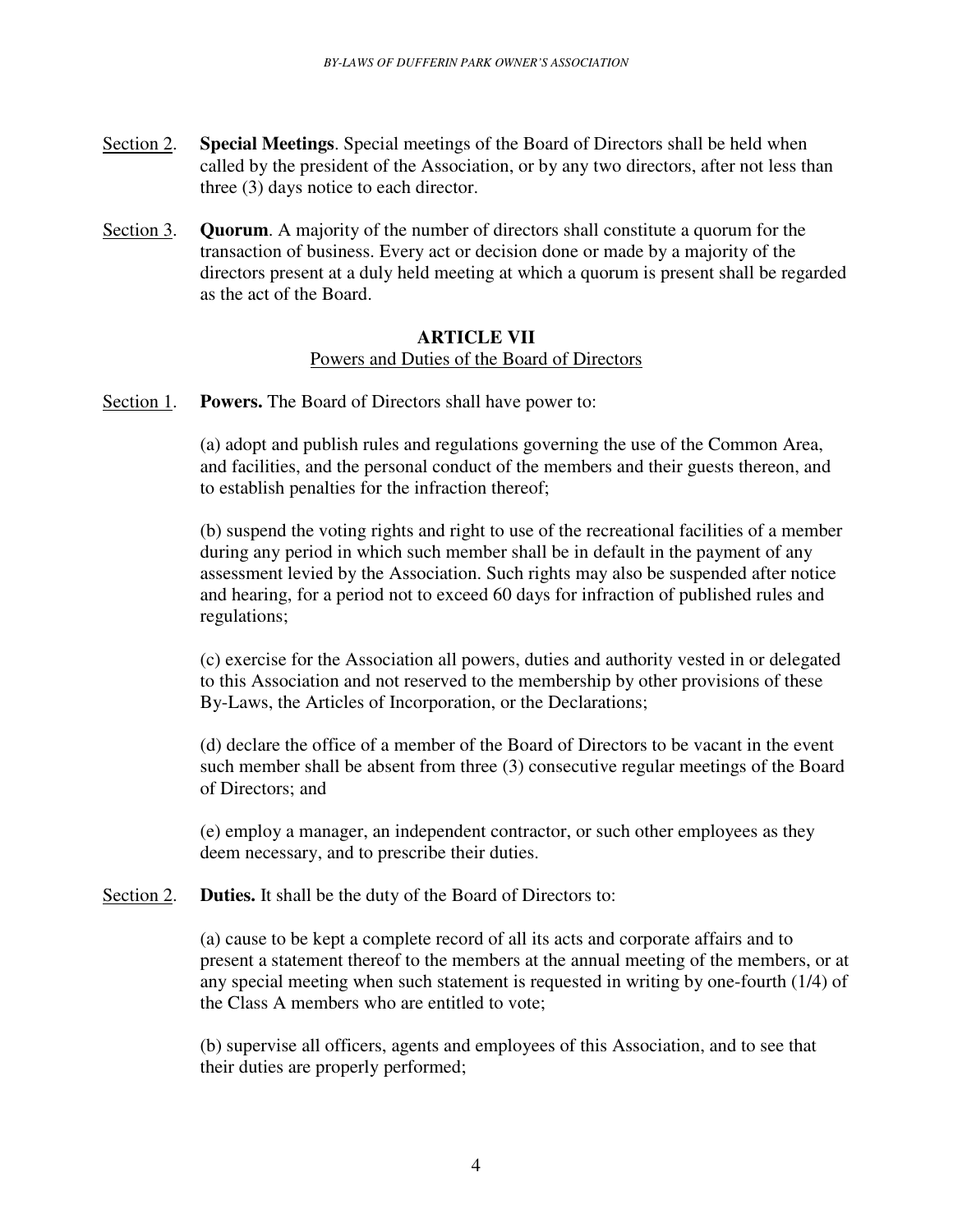(c) as more fully provided in the Declarations, to:

(1) fix the amount and due date of the annual assessment against each Lot.

(2) send written notice of each assessment and its due date to every Owner subject thereto; and

(3) foreclose the lien against any property for which assessments are not paid within thirty (30) days after due date or to bring an action at law against the owner personally obligated to pay the same,

(d) issue, or to cause an appropriate officer to issue, upon demand by any person, a certificate setting forth whether or not any assessment has been paid. A reasonable charge may be made by the Board for the issuance of these certificates. If a certificate states an assessment has been paid, such certificate shall be conclusive evidence of such payment;

(e) procure and maintain adequate liability and hazard insurance on property owned by the Association;

(f) cause all officers or employees having fiscal responsibilities to be bonded, as it may deem appropriate:

(g) cause the Common Area to be maintained.

# **ARTICLE VIII**

# Officers and Their Duties

- Section 1. **Enumeration of Offices**. The officers of this Association shall be a president and vice-president, who shall at all times be members of the Board of Directors, a secretary, and a treasurer, and such other officers as the Board may from time to time by resolution create.
- Section 2. **Election of Officers**. The election of officers shall take place at the first meeting of the Board of Directors following each annual meeting of the members.
- Section 3. **Term**. The officers of this Association shall be elected annually by the Board and each shall hold office for one (1) year unless he shall sooner resign, or shall be removed, or otherwise disqualified to serve.
- Section 4. **Special Appointments**. The Board may elect other officers as the affairs of the Association may require, each of whom shall hold office for such period, have such authority, and perform such duties as the Board may, from time to time, determine.
- Section 5. **Resignation and Removal**. Any officer may be removed from office with or without cause by the Board. Any officer may resign at any time by giving written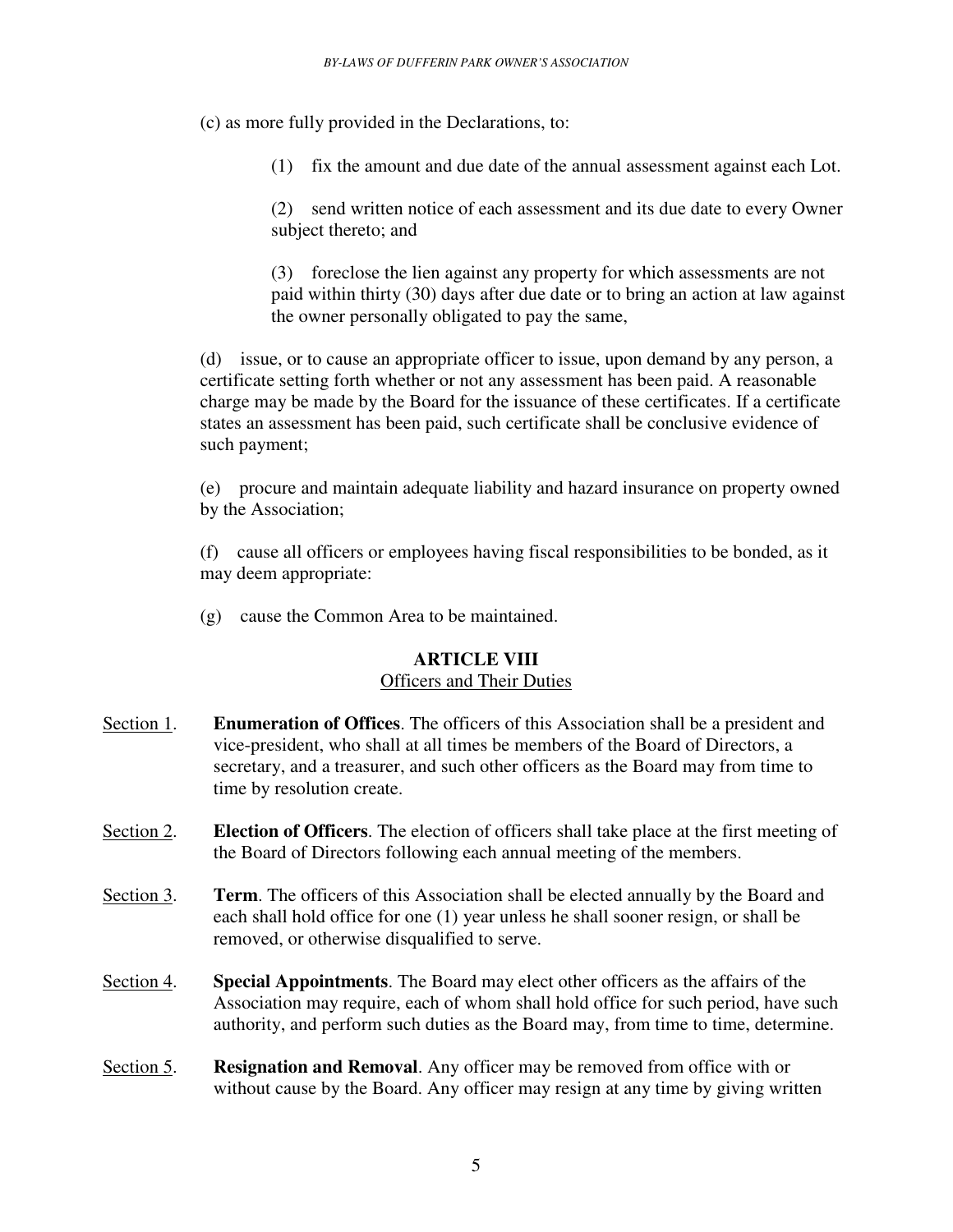notice to the Board, the president or the secretary. Such resignation shall take effect on the date of receipt of such notice or at any later time specified therein, and unless otherwise specified therein, the acceptance of such resignation shall not be necessary to make it effective.

- Section 6. **Vacancies**. A vacancy in any office may be filled by appointment by the Board. The officer appointed to such vacancy shall serve for the remainder of the term of the officer he replaces.
- Section 7. **Multiple Offices**. The officer of secretary and treasurer may be held by the same person. No person shall simultaneously hold more than one of any of the other offices except in the case of special officer created pursuant to Section 4 of this Article.
- Section 8. **Duties.** The duties of the officers are as follows:

(a) **President** The president shall preside at all meetings of the Board of Directors; shall see that orders and resolutions of the Board are carried out;, shall sign all leases, mortgages, deeds and other written instruments and shall consign all checks and promissory notes.

(b) **Vice-president** The vice-president shall act in the place and stead of the president in the event of his absence, inability or refusal to act, and shall exercise and discharge such other duties as may be required of him by the Board.

(c) **Secretary**. The secretary shall record the votes and keep the minutes of all meetings and proceedings of the Board and of the members; serve notice of meetings of the Board and of the members; keep appropriate current records showing the members of the Association together with their addresses, and shall perform such other duties as required by the Board.

(d) **Treasurer**. The treasurer shall receive and deposit in appropriate bank accounts all monies of the Association and shall disburse such funds as directed by resolution of the Board of Directors; shall sign all checks and promissory notes of the Association; keep proper books of account; if so directed by the Board of Directors, cause an annual audit of the Association books to be made by a certified public accountant at the completion of each fiscal year, and shall prepare an annual budget and a statement of income and expenditures to be presented to the membership at its regular annual meeting, and deliver a copy of each to the members.

# **ARTICLE IX**

**Committees** 

The Board of Directors shall appoint an Architectural Review Committee, as and when provided in the Declarations, and a Nominating Committee, as provided in these By-Laws. In addition, the